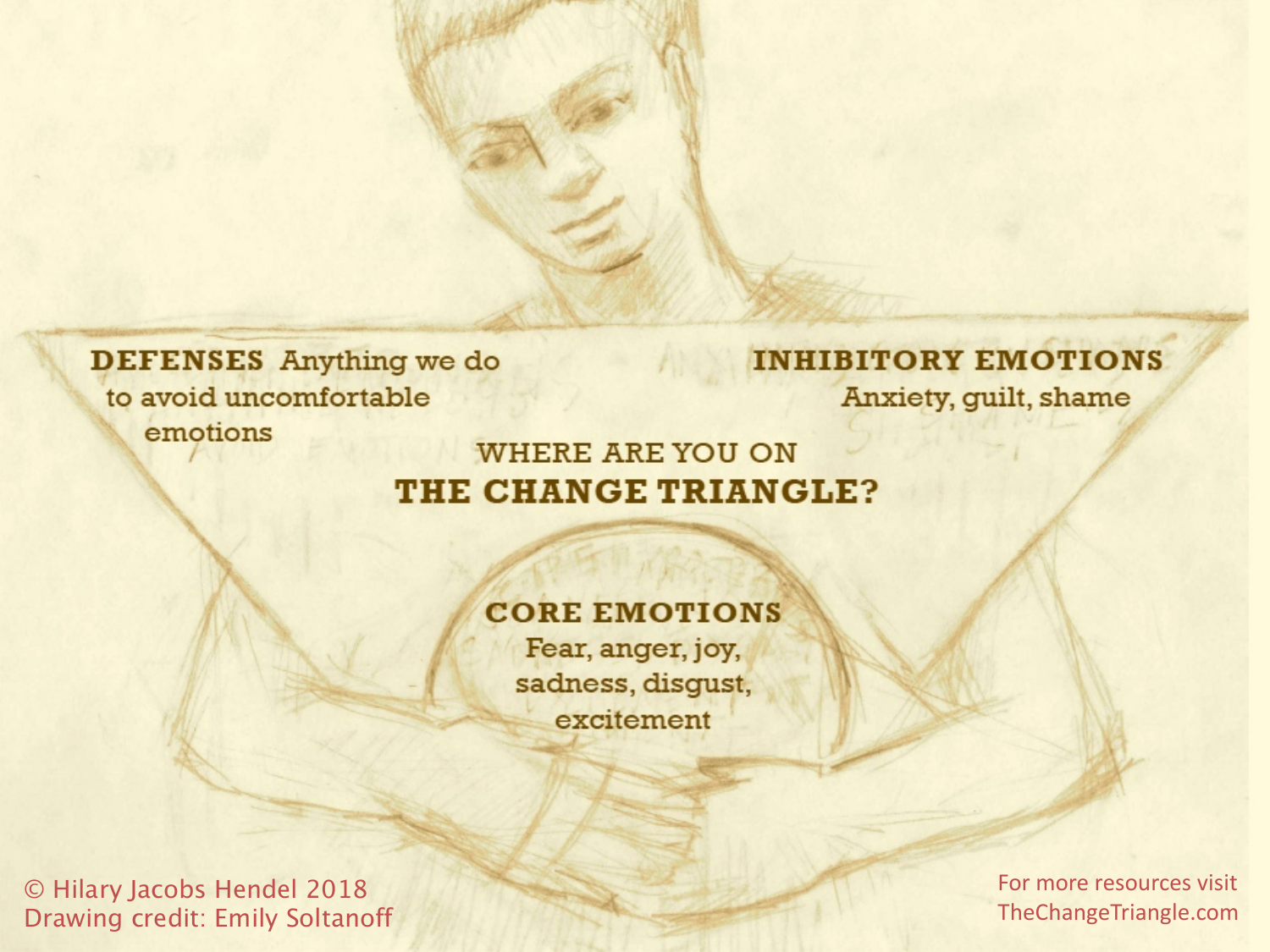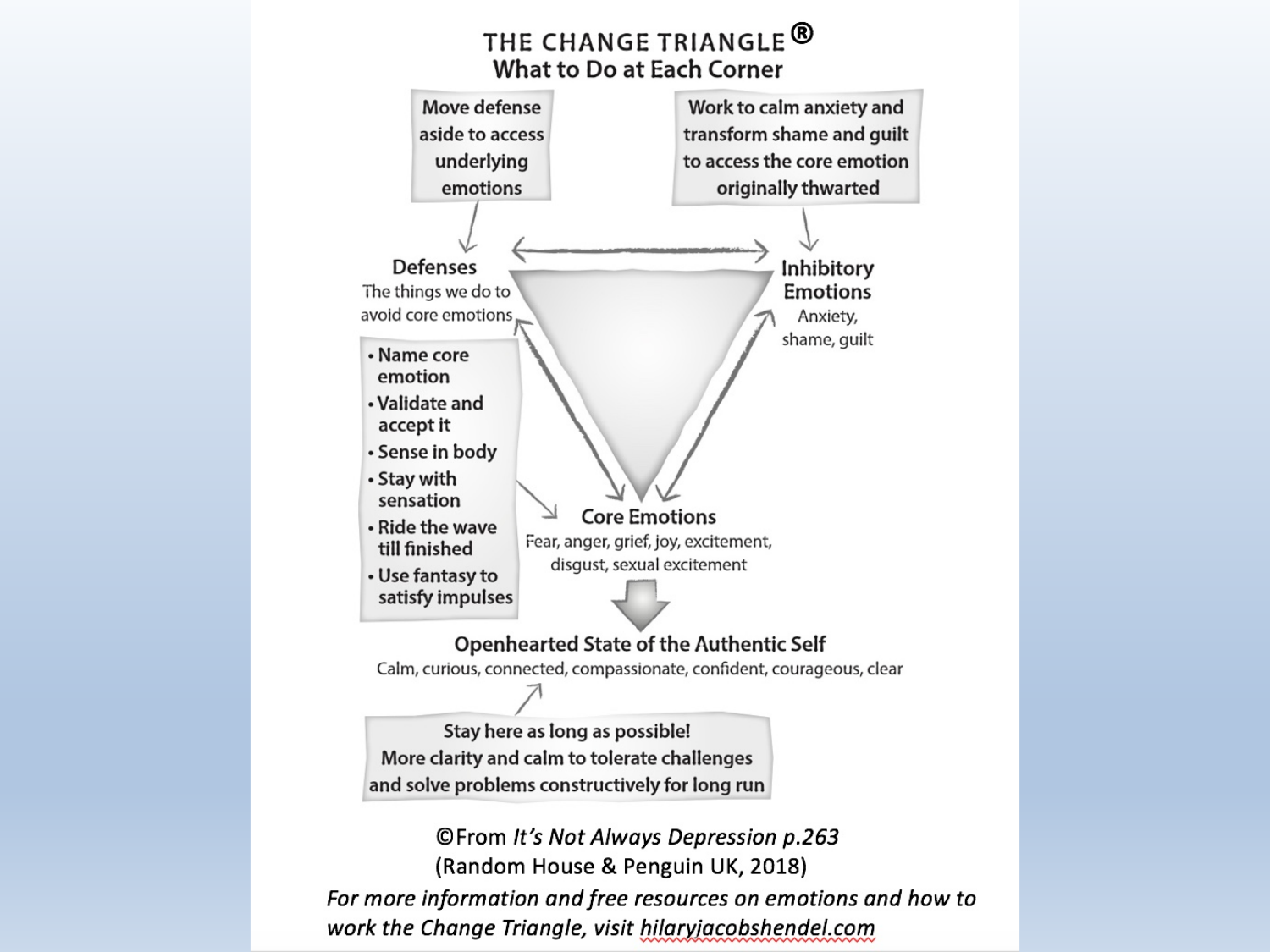# **The Change Triangle**®

**DEFENSES** Anything we do to avoid emotions **INHIBITORY EMOTIONS** Anxiety Shame Guilt

### **CORE EMOTIONS**

Fear, anger, grief, joy, excitement, disgust, sexual excitement

### **OPENHEARTED STATE of the AUTHENTIC SELF**

calm, curious, connected, compassionate, confident, courageous, clear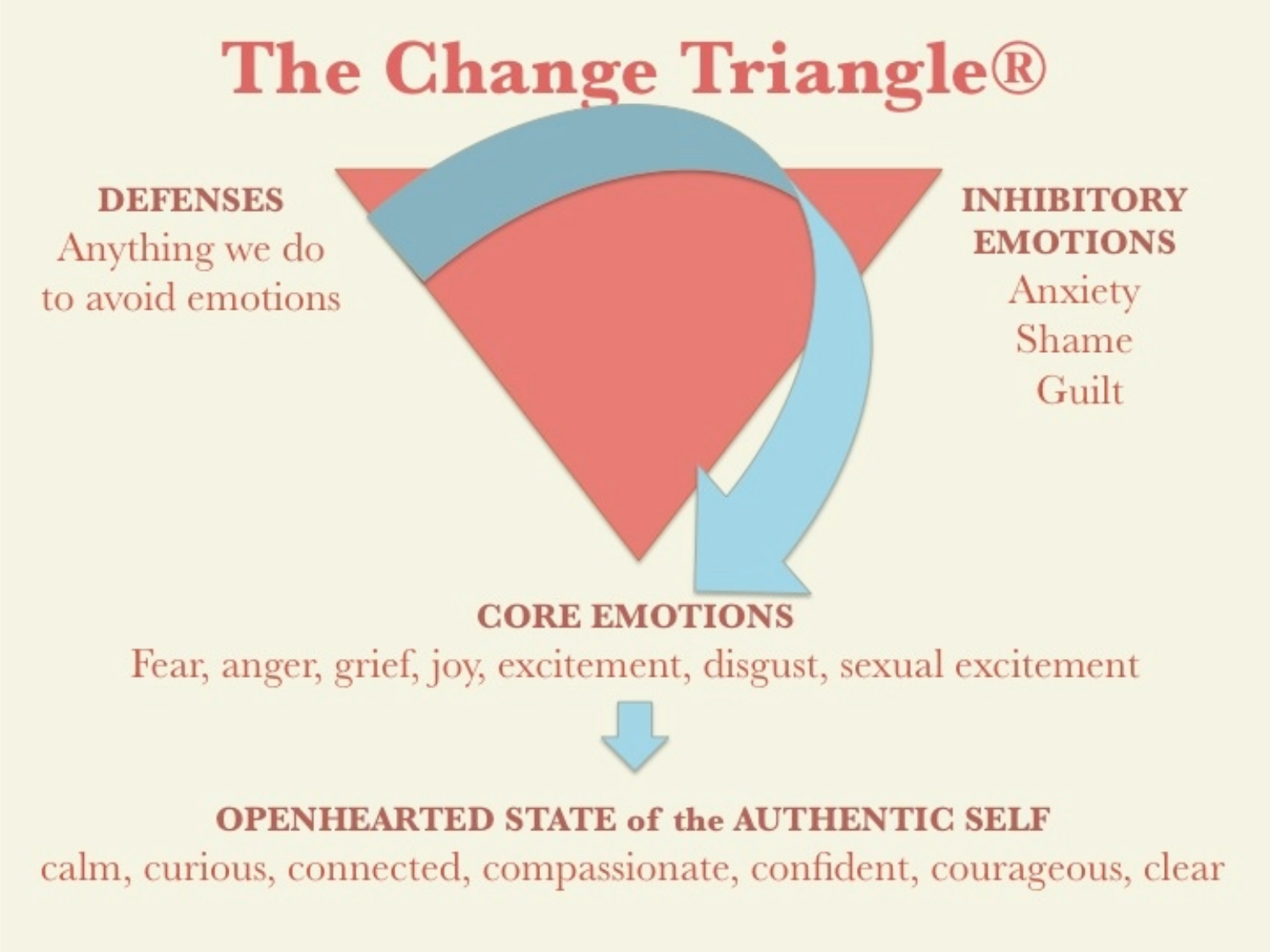# The Change Triangle®

**DEFENSES** Notice them, validate them, then see what you are feeling apart from them



#### **INHIBITORY EMOTIONS**

Anxiety-calm it with breathing and grounding, get ready to find your 7 core emotions.

#### **CORE EMOTIONS**

Sensing your body, ask yourself, "Do I have: fear, anger, grief, joy, excitement, disgust, sexual excitement" Stay with it as you breathe.

Find the adaptive action

#### **OPEN-HEARTED STATE MARKED BY THE Cs**

Lean into or reach for : calm, curious, connected, compassionate, confident, creative,

courageous, clear

© Hilary Jacobs Hendel 2017 TheChangeTriangle.com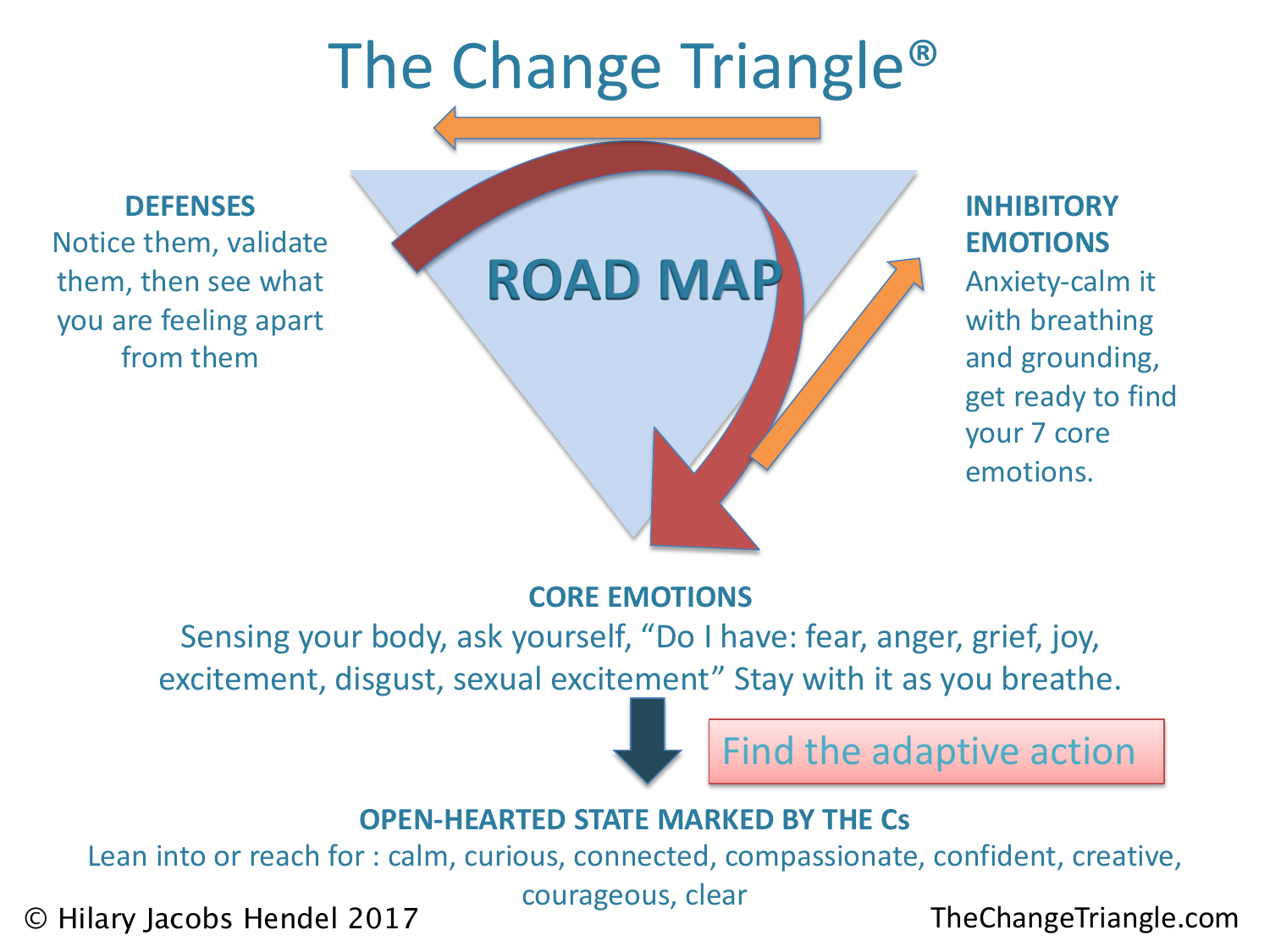## The Change Triangle® What to do at Each Corner

**DEFENSES** (The things we do to avoid) **Move defense aside to access underlying emotions**



INHIBITORY EMOTIONS (Anxiety, Shame, Guilt) **Work to calm anxiety, transform shame and guilt to access the core emotion originally thwarted**

CORE EMOTIONS

(Fear, Anger, Grief, Joy, Excitement, Disgust, Sexual Excitement) **Ride the wave and feel them**

#### **OPENHEARTED STATE of the AUTHENTIC SELF**

calm, curious, connected, compassionate, confident, courageous, clear **Stay here as long as possible! More clarity and calm to tolerate challenges and solve problems constructively for long run** © Hilary Jacobs Hendel 2018 TheChangeTriangle.com